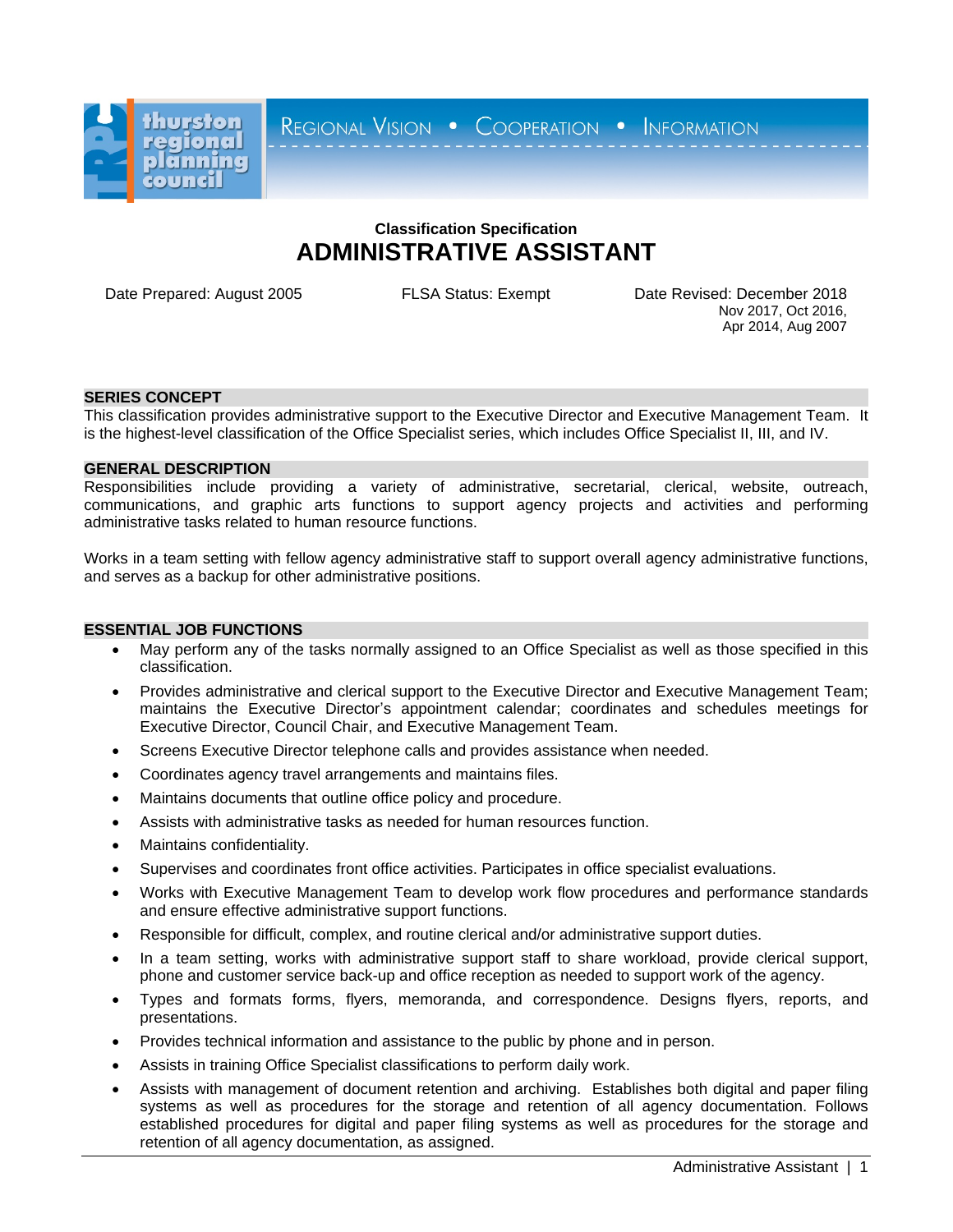- Provides general administration support and coordinates the preparation and distribution of agenda packets for Thurston Regional Planning Council, Transportation Policy Board, and associated subcommittees
- Posts agenda packages on agency website.
- Prepares and submits legal notices for advertising in local papers.
- Assists with coordinating and processing bulk mailings for public events and outreach surveys.
- Prepares the minutes of the Council and other official agency meetings, as assigned.
- Schedules meetings for staff as requested; coordinates meeting date, time, location, facilities, and equipment arrangements.
- Helps with setup of equipment and room for meetings.
- Provides support to agency special events, large special projects, and public meetings.
- May serve as backup for routine accounting functions, as assigned.

## **OTHER JOB FUNCTIONS**

Performs other related duties as assigned.

#### **DISTINGUISHING FEATURES**

The Administrative Assistant classification is distinguished by the complexity of tasks assigned and independent judgment required to provide assistance to the Executive Director and Executive Management Team.

It requires a high level of discretion and independent judgment, ability to communicate clearly and diplomatically with elected officials and board and commission members, and an increased knowledge of the substance and process of projects.

#### **WORKING CONDITIONS**

Work is generally performed indoors in an office environment. Must maintain a level of physical and mental fitness necessary to perform the essential functions of the position.

#### **EDUCATION & EXPERIENCE**

Ability to type at a minimum of 65 wpm and knowledge of Microsoft Office Software for word processing, databases, and spreadsheets is required.

#### EXPERIENCE – MINIMUM:

Four years of secretarial experience using Microsoft Office software and performing technical document preparation including one year of experience in a position equivalent to an Office Specialist IV.

EDUCATION – MINIMUM: High School Diploma or equivalent.

PREFERRED: Additional college-level coursework preferred.

OR SUBSTITUTING

Any demonstrated combination of experience and education that provides the applicant with the required knowledge and abilities.